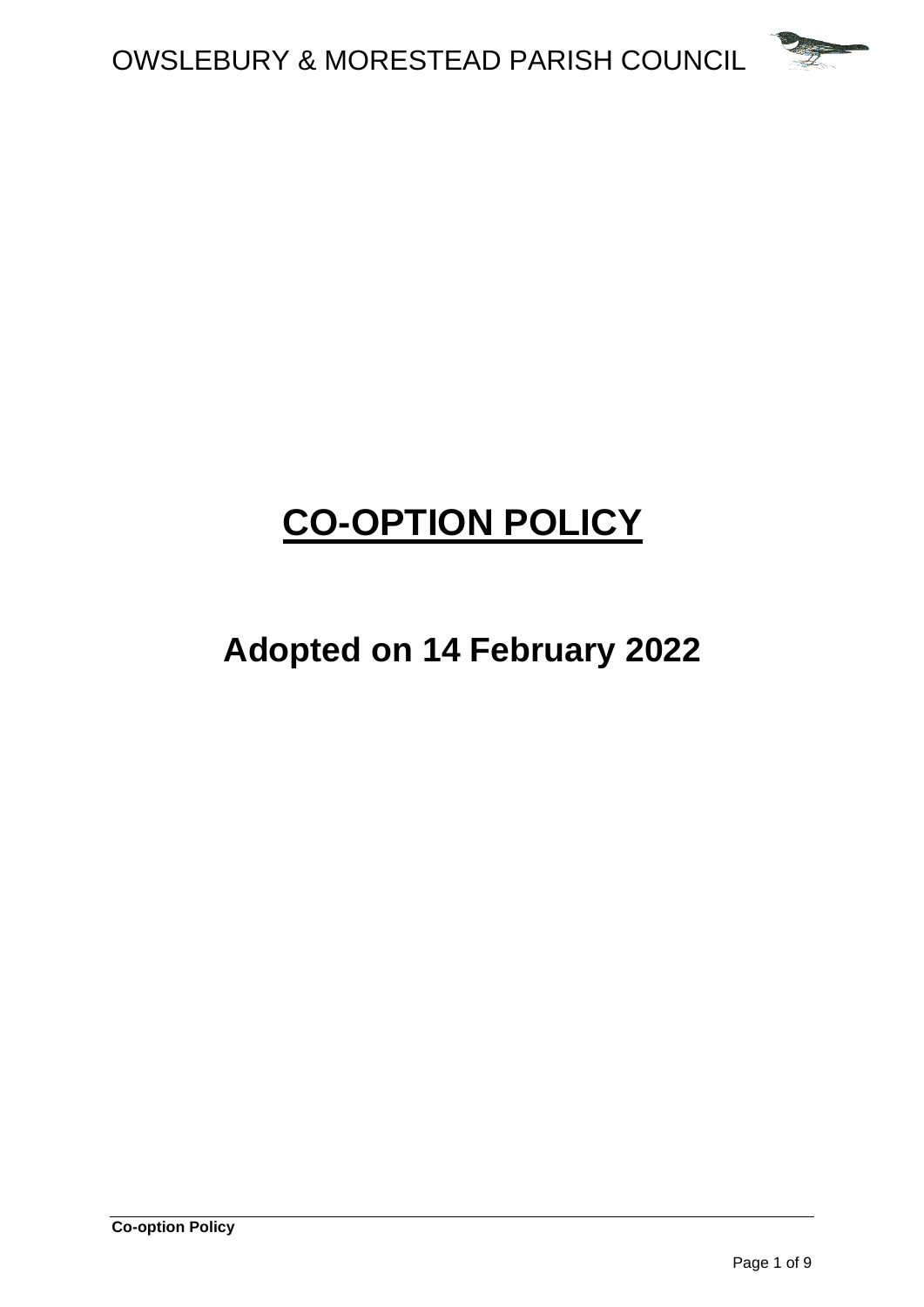### OWSLEBURY & MORESTEAD PARISH COUNCIL



#### **INTRODUCTION**

This policy sets out the procedure to ensure there is compliance with legislation and continuity of procedures in the co-option of members to Owslebury and Morestead Parish Council. The co-option procedure is entirely managed by the Parish Council and this policy will ensure that a fair and equitable process is carried out.

#### **CO-OPTION**

The co-option of a Parish Councillor occurs in two instances:

1. When an ordinary vacancy has arisen on the Parish Council after the ordinary elections held every four years;

2. When a casual vacancy has arisen on the Parish Council and no poll (by-election) has been called.

#### **Ordinary vacancy**

An ordinary vacancy occurs when there are insufficient candidates to fill all the seats on the Parish Council at the ordinary elections held every four years. Any candidates who were nominated are automatically elected to the Parish Council and any remaining vacancies are known as "ordinary vacancies". Provided there are enough Parish Councillors to constitute a quorum, the Parish Council is usually able to co-opt a volunteer to fill the vacancies. In some cases, the City Council (Winchester) may intervene and make an appointment or order an election to fill the vacancies.

#### **Casual vacancy**

A casual vacancy occurs when:

- A Councillor fails to make his declaration of acceptance of office at the proper time;
- A Councillor resigns:
- A Councillor dies;
- A Councillor becomes disqualified; or
- A Councillor fails for six (6) months to attend meetings of a Council committee or sub- committee or to attend as a representative of the Council a meeting of an outside body.

The Parish Council has to notify the City Council of a casual vacancy and then advertise the vacancy and give electors for the ward the opportunity to request an election. This occurs when ten (10) electors write to the City Council stating that an election is requested.

If a by-election is called, a polling station will be set up by Winchester City Council and the people of the ward will be asked to go to the polls to vote for candidates who will have put themselves forward by way of a nomination paper. The people of the ward have fourteen days (not including weekends, bank holidays and other notable days), to claim the byelection. The Electoral Services Office of Winchester City Council will advise the Clerk of the closing date.

If more than one (1) candidate is then nominated a by-election takes place but if only one (1) candidate is put forward they are duly elected without a ballot.

If ten (10) residents do not request a ballot within fourteen (14) days of the vacancy notice being posted, as advised by the Electoral Services Office, the Parish Council is able to coopt a volunteer.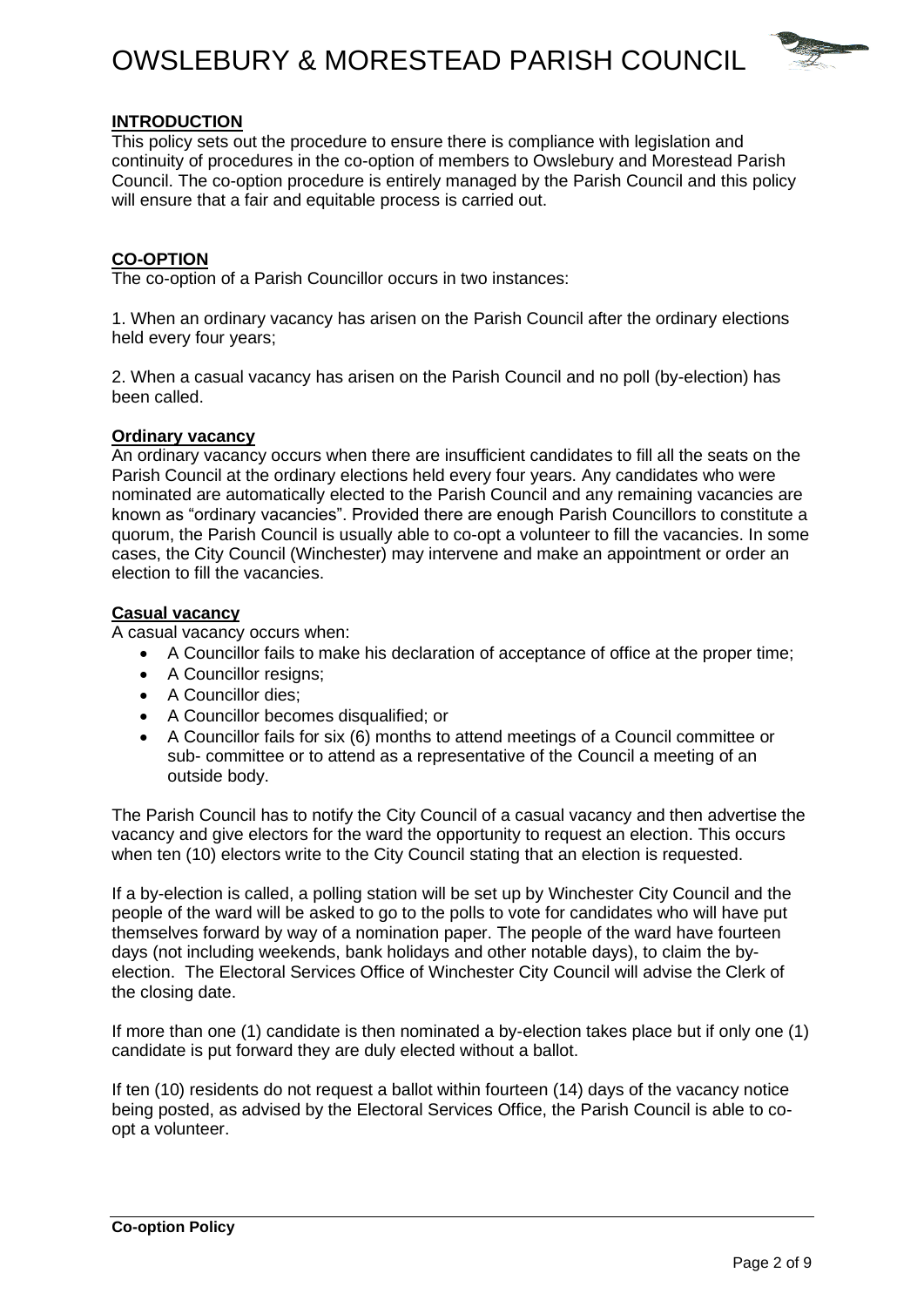## OWSLEBURY & MORESTEAD PARISH COUNCIL



#### **CONFIRMATION OF CO-OPTION**

On receipt of written confirmation from the Electoral Services Office that no by-election has been claimed, the casual vacancy can be filled by means of co-option. The Clerk will:

- Advertise the vacancy for four weeks or such other period as the Parish Council may agree on the Parish Council notice boards and website;
- Advise Winchester City Council that the co-option policy has been instigated:

This procedure will also apply in the case of an ordinary vacancy where the Electoral Services Office has confirmed that there were insufficient nominations to fill all the seats but there are sufficient Parish Councillors elected to constitute a quorum.

#### **ELIGIBILITY OF CANDIDATES**

The Parish Council is able to consider any person to fill a vacancy provided that:

- he/she is 18 or over: and
- he/she is a British citizen, a qualifying Commonwealth citizen or a citizen of any other member state of the European Union;

and at least one of the following apply:

- he/she is an elector for the village and continues to be an elector; or
- has resided in the village for the past twelve months or rented/tenanted land in the village; or
- has had his/her principal or only place of work in the parish for the past twelve months; or
- has lived within three miles of the village for the past twelve months.

There are certain disqualifications for being a Parish Councillor, of which the main are (see section 80 of the Local Government Act 1972):

- holding a paid office or employment under the Parish Council;
- bankruptcy;
- having been sentenced to a term of imprisonment (whether suspended or not) of not less than three months, without the option of a fine during the preceding five years; or
- being disqualified under any enactment relating to corrupt or illegal electoral practices.

#### **APPLICATIONS**

Candidates will be requested to:

- Attend at least one Parish Council meeting as observers;
- Submit information about themselves, by way of completing a short application form (a copy of the application form is attached as Appendix A);
- Confirm their eligibility for the position of Parish Councillor within the statutory rules, (a copy of the eligibility form is attached as Appendix B).

Following receipt of applications, the next suitable Parish Council meeting will have an agenda item 'To receive written applications for the office of Parish Councillor and to co-opt a candidate to fill the existing vacancy'. Eligible candidates will be invited to attend the meeting.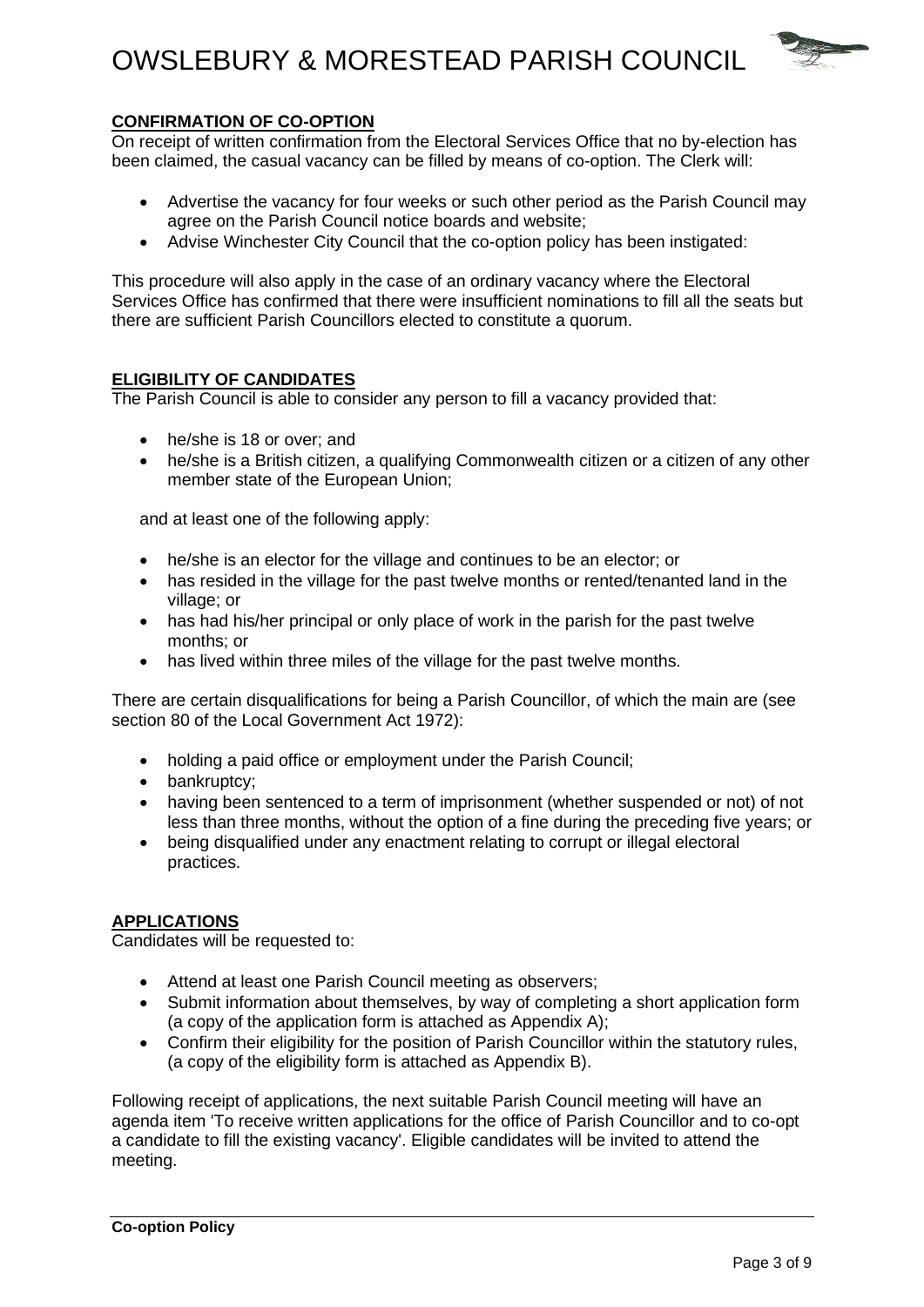

Copies of the eligible candidates' applications will be circulated to all Councillors by the Clerk at least 3 clear days prior to the meeting of the Full Parish Council, when the co-option will be considered.

All such documents will be treated by the Clerk and all Parish Councillors as strictly private and confidential.

#### **AT THE CO-OPTION MEETING**

At the co-option meeting, candidates will be given five minutes maximum to introduce themselves to the Parish Councillors (members), give information on their background and experience and explain why they wish to become a member of the Parish Council. Cllrs will be given the opportunity to ask candidates questions.

The process will be carried out in the public session and there will be no private discussions between members prior to a vote being taken. However, where the Parish Council is discussing the merits of candidates and inevitably their personal attributes, this could be prejudicial, and the Parish Council should resolve to exclude the members of the press and public.

As soon as all candidates have finished giving their submissions, the Parish Council will proceed to a vote with each candidate being proposed and seconded by the Councillors in attendance (as defined in the Standing Orders) and a vote by a show of hands (LGA 1972 Sch. 12. Para 13).

A recorded vote may be requested as per Standing Orders so as to show whether each Councillor present and voting, gave his/her vote for or against that question.

In order for a candidate to be co-opted to the Parish Council, it will be necessary for them to obtain an absolute majority of votes cast (50% + 1 of the votes available at the meeting). If there are more than two candidates and there is no candidate with an overall majority in the first round of voting the candidate with the least number of votes will drop out of the process. Further rounds of voting will then take place with the process repeated until a candidate has an absolute majority.

If present, a candidate who is co-opted will sign at the co-option meeting a Declaration of Acceptance of Office, including an undertaking to abide by the Parish Council's Code of Conduct, and may take office thereafter. If not present, a co-opted candidate will sign the Declaration of Acceptance of Office either before or at the next meeting of the Parish Council.

The Clerk will notify Winchester City Council Electoral Services Office of the co-option of the new Parish Councillor.

The co-opted Parish Councillor will complete a Notification of Disclosable Pecuniary and Other Interests form which the Clerk will lodge with the Monitoring Officer at Winchester City Council within 28 days of the co-option.

If insufficient candidates are co-opted, the process should continue, whereby the vacancies are again advertised.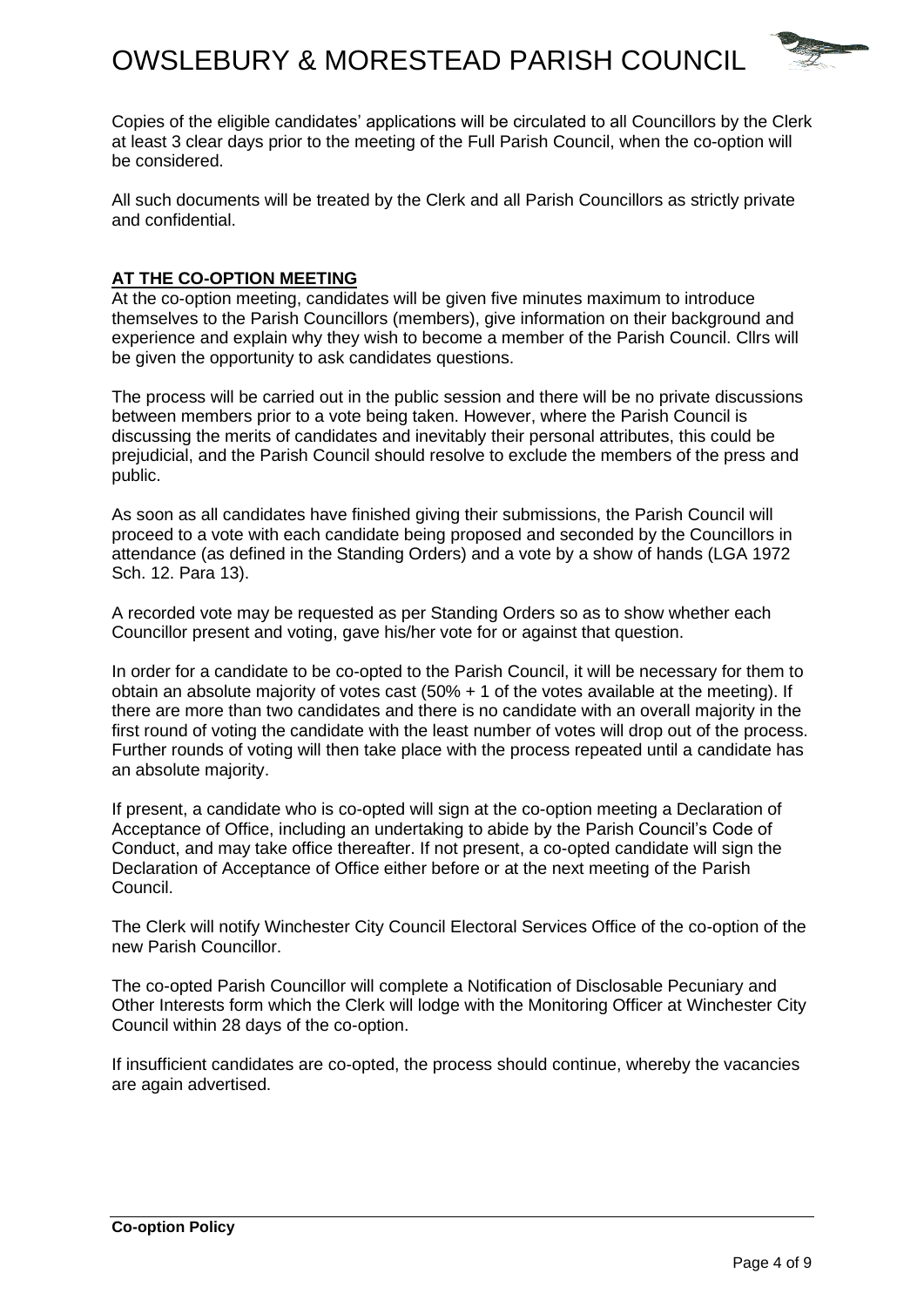

#### **APPENDIX A – OWSLEBURY & MORESTEAD PARISH COUNCIL CO-OPTION APPLICATION FORM**

| <b>NAME</b>             |  |
|-------------------------|--|
| <b>ADDRESS</b>          |  |
| <b>TELEPHONE NUMBER</b> |  |
| <b>EMAIL ADDRESS</b>    |  |
| ARE YOU OVER 18?        |  |

| Please briefly outline why you are interested in being a Parish Councillor.           |
|---------------------------------------------------------------------------------------|
|                                                                                       |
|                                                                                       |
|                                                                                       |
|                                                                                       |
|                                                                                       |
|                                                                                       |
|                                                                                       |
|                                                                                       |
|                                                                                       |
|                                                                                       |
|                                                                                       |
|                                                                                       |
|                                                                                       |
|                                                                                       |
|                                                                                       |
|                                                                                       |
|                                                                                       |
|                                                                                       |
|                                                                                       |
|                                                                                       |
|                                                                                       |
|                                                                                       |
|                                                                                       |
| Please tell us something about the life experience you will bring to the Council, for |
| example, previous local government experience, work in the voluntary or charitable    |
|                                                                                       |
| sector, business or trade union experience.                                           |
|                                                                                       |
|                                                                                       |
|                                                                                       |
|                                                                                       |
|                                                                                       |
|                                                                                       |
|                                                                                       |
|                                                                                       |
|                                                                                       |
|                                                                                       |
|                                                                                       |
|                                                                                       |
|                                                                                       |
|                                                                                       |
|                                                                                       |
|                                                                                       |
|                                                                                       |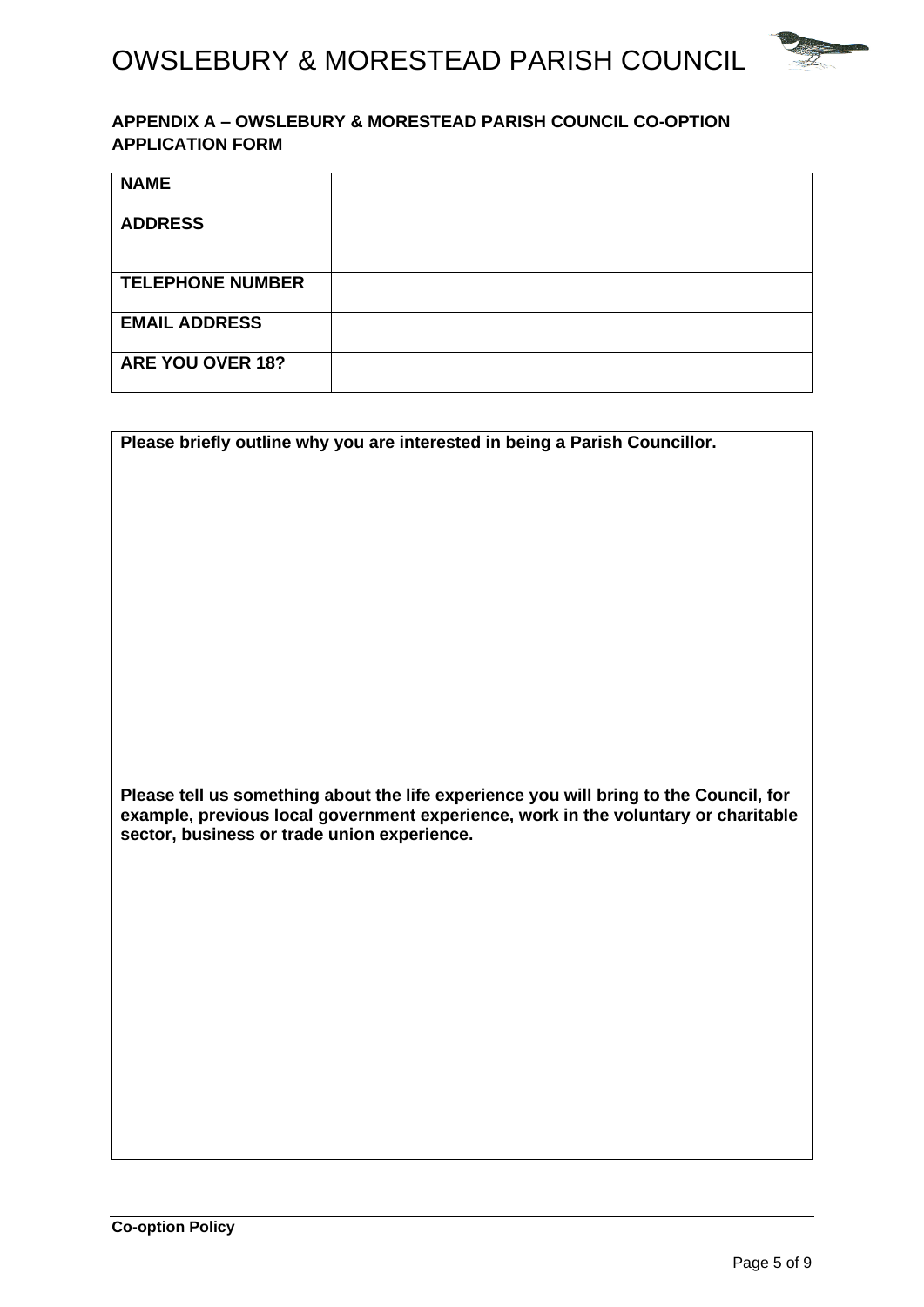## OWSLEBURY & MORESTEAD PARISH COUNCIL



**Please tell us about the skills you feel you would bring to the Council, for example, professional /personal qualifications, project or organisational experience.**

**Is there any other information you would like to disclose regarding your application? (If necessary, please continue a separate sheet).**

**Please note that the majority of Council meetings are held in the evening and, unfortunately, under present legislation, the Council is not permitted to contribute to the cost of Councillors' childcare or care of dependants.** 

**Owslebury & Morestead Parish Council's meeting currently take place on a Monday evening from 7.00pm.** 

**Use of Personal Information**

**The Parish Council will use your information, including that which you provide on this application form, to assess your suitability to be a Parish Councillor.**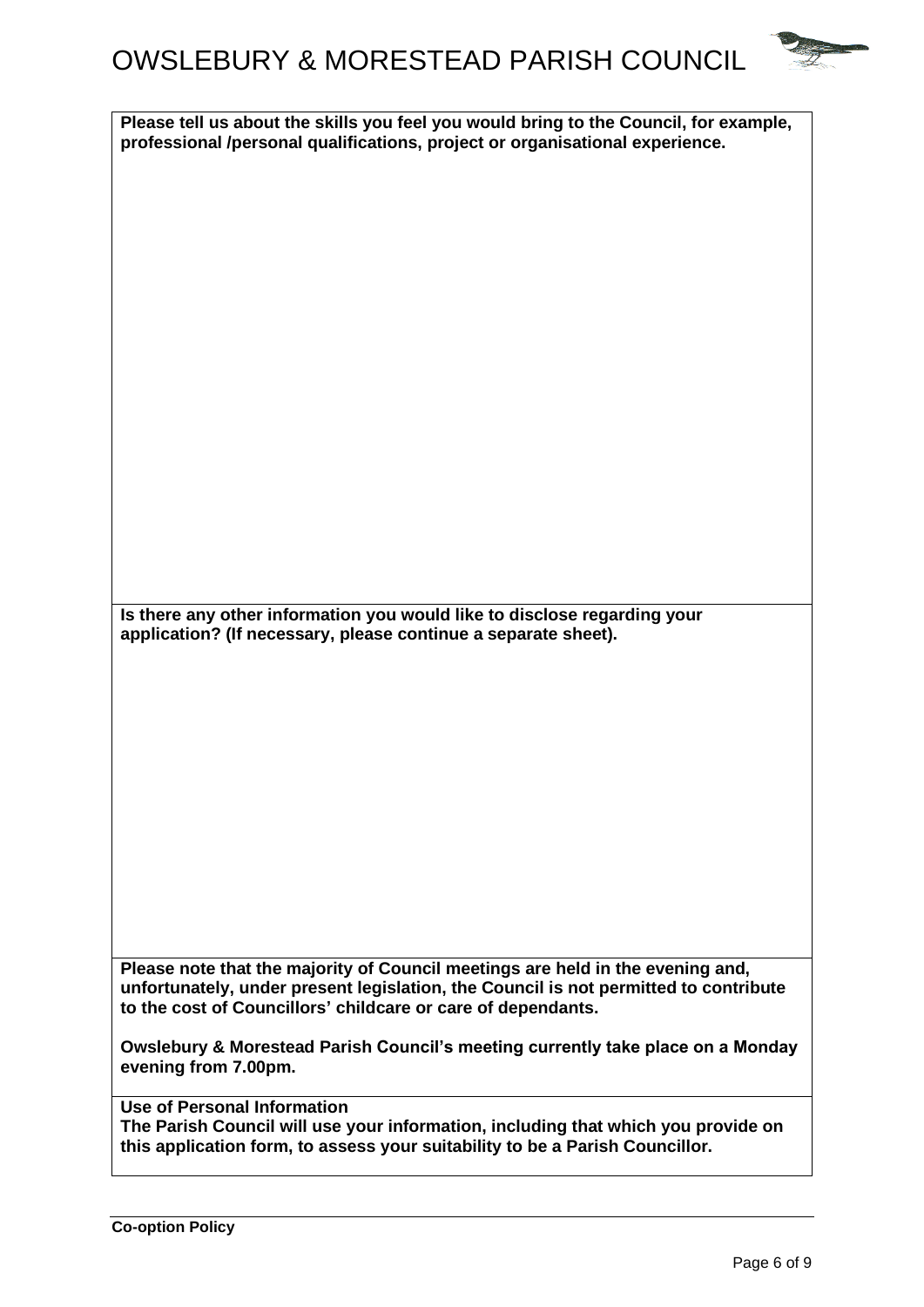

| <b>Declaration &amp; Consent</b><br>I have read the section entitled "Use of Personal Information" and by signing this<br>form I consent to the use and disclosure of my information included in this<br>application form. I declare the information given on this form to be true and<br>correct. |
|----------------------------------------------------------------------------------------------------------------------------------------------------------------------------------------------------------------------------------------------------------------------------------------------------|
| I consent to my details being retained if I am co-opted as a Councillor.                                                                                                                                                                                                                           |
|                                                                                                                                                                                                                                                                                                    |
|                                                                                                                                                                                                                                                                                                    |
|                                                                                                                                                                                                                                                                                                    |

Please complete and return this form, together with the completed Co-option Eligibility Form to: The Clerk, PO BOX 783, WINCHESTER, HAMPSHIRE SO23 3RD

Tel: 07869 814452

Email: [owsleburyparishcouncil@gmail.com](mailto:owsleburyparishcouncil@gmail.com)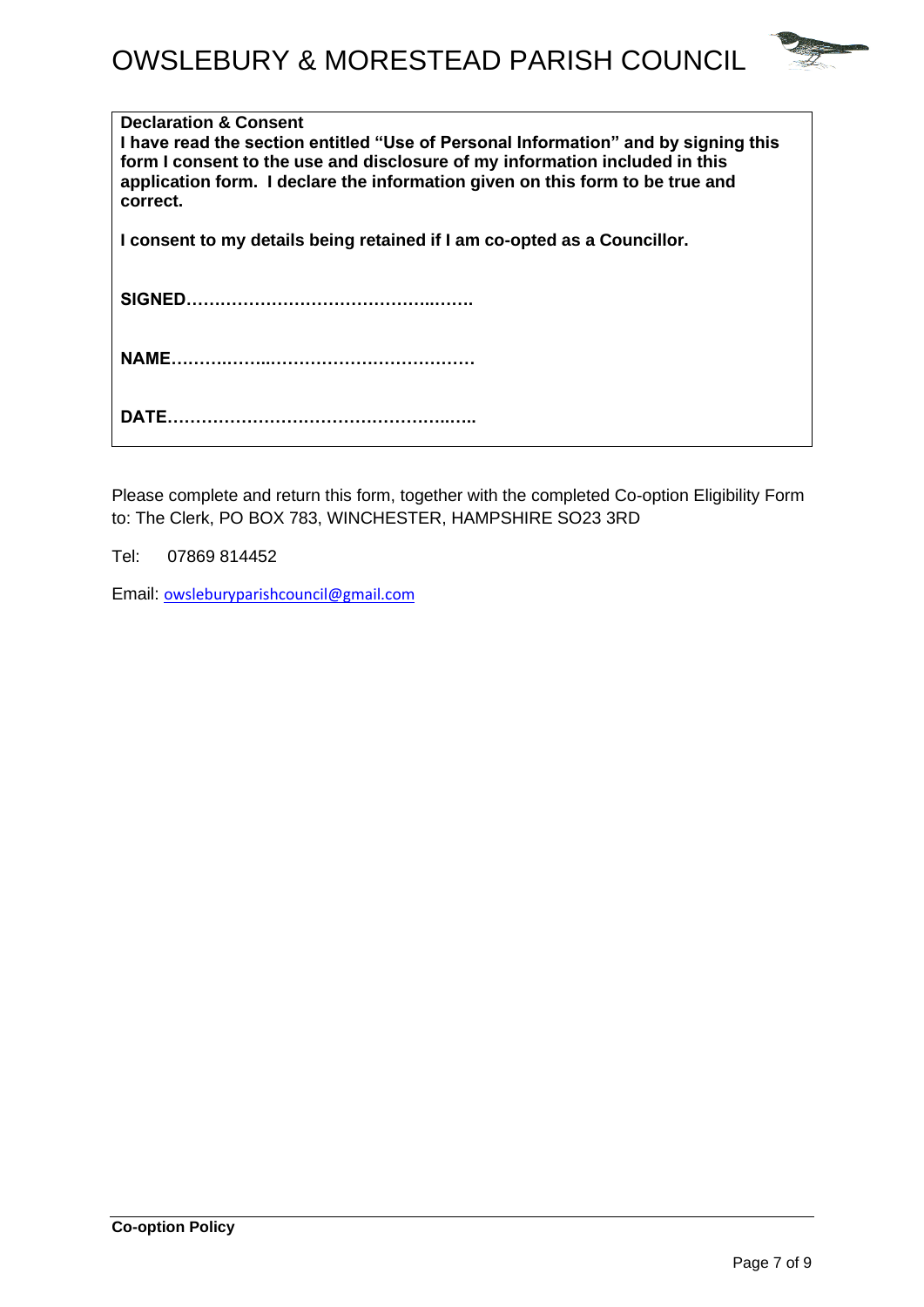

#### **APPENDIX B – OWSLEBURY & MORESTEAD PARISH COUNCIL CO-OPTION ELIGIBILITY FORM**

In order to be eligible for co-option as a Owslebury & Morestead Parish Councillor you must satisfy certain criteria. You must satisfy (a) and (b) below and at least one of the options  $(c) - (f)$ . Please tick which apply to you:

a. I am 18 years of age or over; and

b. I am a British citizen or a citizen of the Commonwealth or a citizen of any other member state of the European Union; and

c. I am registered as a local government elector for the Parish; or

d. I have, during the whole of the twelve months preceding the date of my co-option occupied, as owner or tenant, land or other premises in the Parish; or

e. My principal or only place of work during those twelve months has been in the Parish; or

f. I have during the whole of those twelve months resided in the Parish or within 3 miles of it.

2. Please note that under Section 80 of the Local Government Act 1972 a person is disqualified from being a Parish Councillor if he/she:

a) Is employed by the Parish Council or holds paid office (other than Chairman, or Vice Chairman) under the Parish Council (including joint boards or committees);

b) Is employed by an entity controlled by the Parish Council.

c) Is the subject of a bankruptcy restrictions order or an interim bankruptcy restrictions order or a debt relief restrictions order or an interim debt relief restrictions order; or

d) Has within five years before the day of co-option, or since his/her co-option, been convicted in the UK, Channel Islands or Isle of Man of any offence and has been sentenced to imprisonment (whether suspended or not) for not less than three months without the option of a fine; or

e) Is otherwise disqualified under Part III of the Representation of the People Act 1983 (relating to corrupt or illegal electoral practices and offences relating to donations) or the Audit Commission Act 1998.

#### **Use of Personal Information**

The Parish Council will use the information provided on this form to assess your eligibility to be a Parish Councillor.

#### **Declaration & Consent**

I……………………………………………………………………. hereby confirm that I am eligible for the vacancy of Owslebury & Morestead Parish Councillor, and I am not disqualified under Section 80 of the Local Government Act 1972 from being a Parish Councillor and that the information given on this form is true and correct. I have read the section entitled "Use of Personal Information" and by signing this form I consent to the use and disclosure of my information included in this form.

Signature…………………………………………..…..

Name…………..……………………………………….